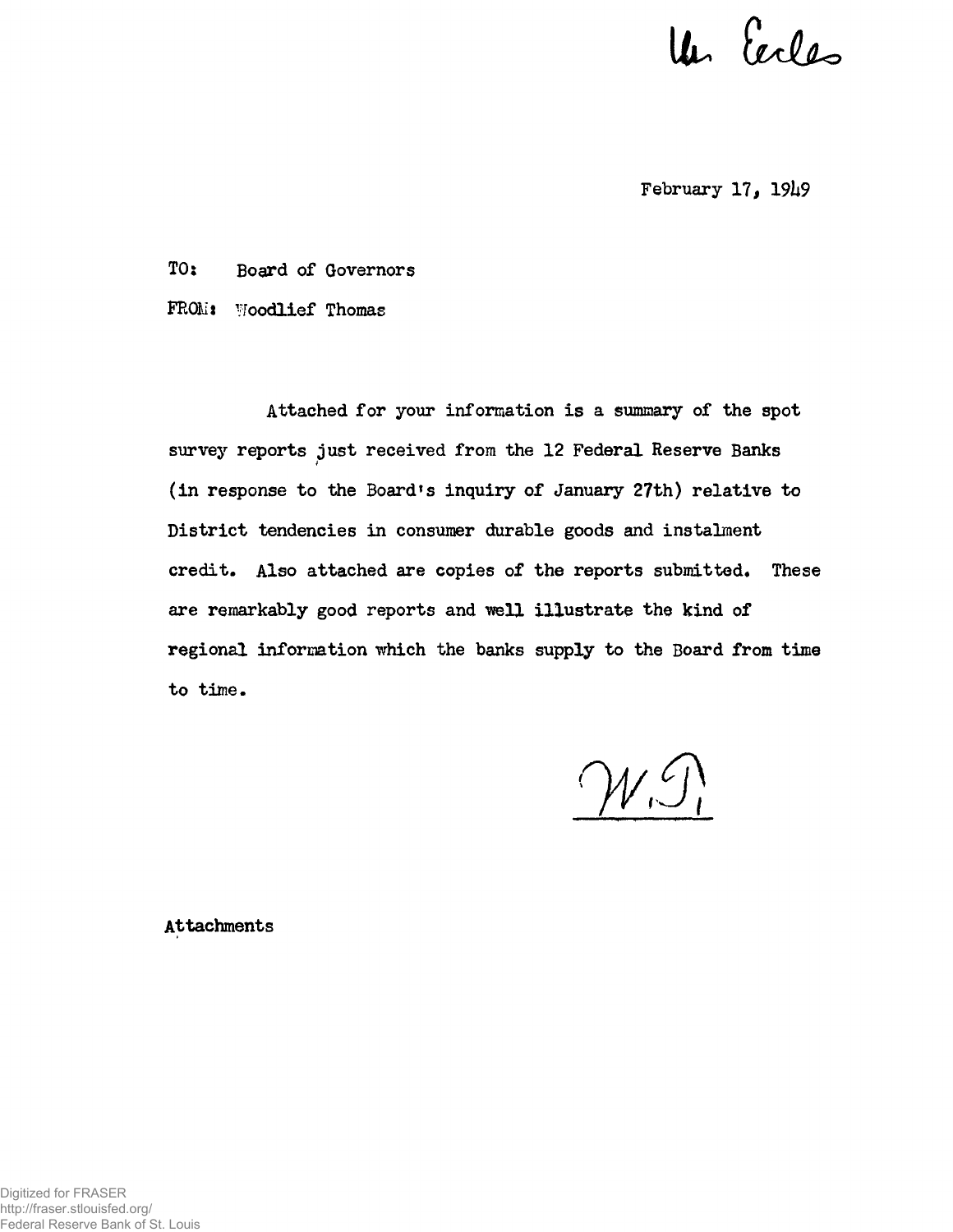## SUMMARY OF SPOT SURVEY REPORTS ON CURRENT TENDENCIES IN CONSUMER DURABLE GOODS AIID INSTALMENT CREDIT

**(In response to the Board »s inquiry of January 27, 19U9)**

**The following digest summarizes comments of general interest in the attached spot survey reports just received from the 12 Federal Reserve Banks relative to District tendencies in consumer durable goods and** instalment credit.

**The bank reports indicate general agreement that Regulation V could not be assigned any substantial part of the responsibility for current market conditions. Dealers and financial institutions contacted by the banks emphasized such factors as the recent high levels of production, the disappearance of the backlogs of demand for durable goods, increased resistance by consumers to high prices, and the general** uncertainty as to future business trends.

Although there were many exceptions on the part of individual **dealers and financial institutions interviewed, a fair reading of these reports leads to the conclusion that there is widespread approval for the continuation of Regulation VI• The regulation would be supported by many if only to prevent competition in credit terms.**

**There was a sharp diversity of opinion on the question of** relaxing the present requirements of Pegulation W. On the one hand, the **financial institutions in general seemed to support existing terms although they probably would not object to extending maturities to 2U months on new and late model used cars. Some lenders even wanted to have controls tightened on certain appliance items. On the other hand, manufacturers,** distributors, and retailers indicated a desire to have easier terms. As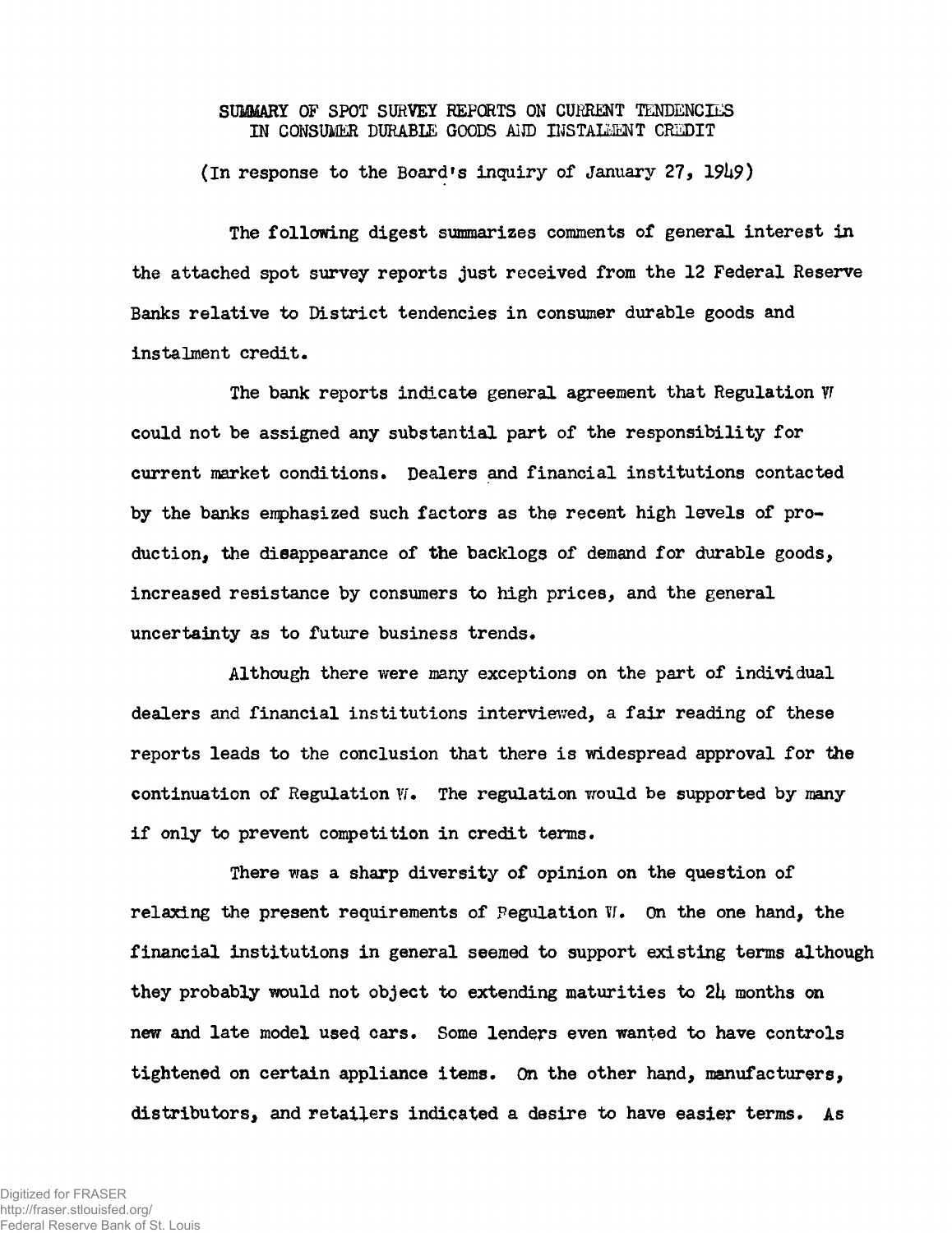**far as automobiles were concerned, they favored retention of the one-third down payment but extending maturities to 2k months. On appliances and furniture the terms suggested by vendors were 10 per cent down and up to 2k months on the more expensive individual items•**

Recent inventory accumulations.--Substantial evidence was found **of recent inventory accumulations of practically all regulated items, but there was reluctance to characterize these accumulations as "excessive." It seemed generally agreed that inventories were unbalanced, particularly in off-brands and higher-priced models. Used cars, low-grade furniture, and washing machines were singled out by practically all districts as** specific examples of unfavorable inventory conditions. There is increasing **effort on the part of manufacturers and distributors to force additional stocks into the hands of retail outlets. "Quotas" are more frequently being used as a "minimum" shipment, rather than for the purpose of allocating available supply.**

Price developments.--Premiums on "used" new cars have apparently **disappeared in all parts of the country with the exception of new model Chevrolets, and in some areas they are still present in the sale of 19U9 Fords. Various forms of price concessions are being made to a large extent in the sale of regulated items. Price cuts are generally coming out of the retailers<sup>1</sup> margin, however, as there was little evidence of price reductions by manufacturers or distributors. It appears that declines in sales volume in nearly all areas are greater than could be explained by seasonal influencesj and several bank reports pointed to the next three or four months as the "test."**

Digitized for FRASER http://fraser.stlouisfed.org/ Federal Reserve Bank of St. Louis **- 2-**